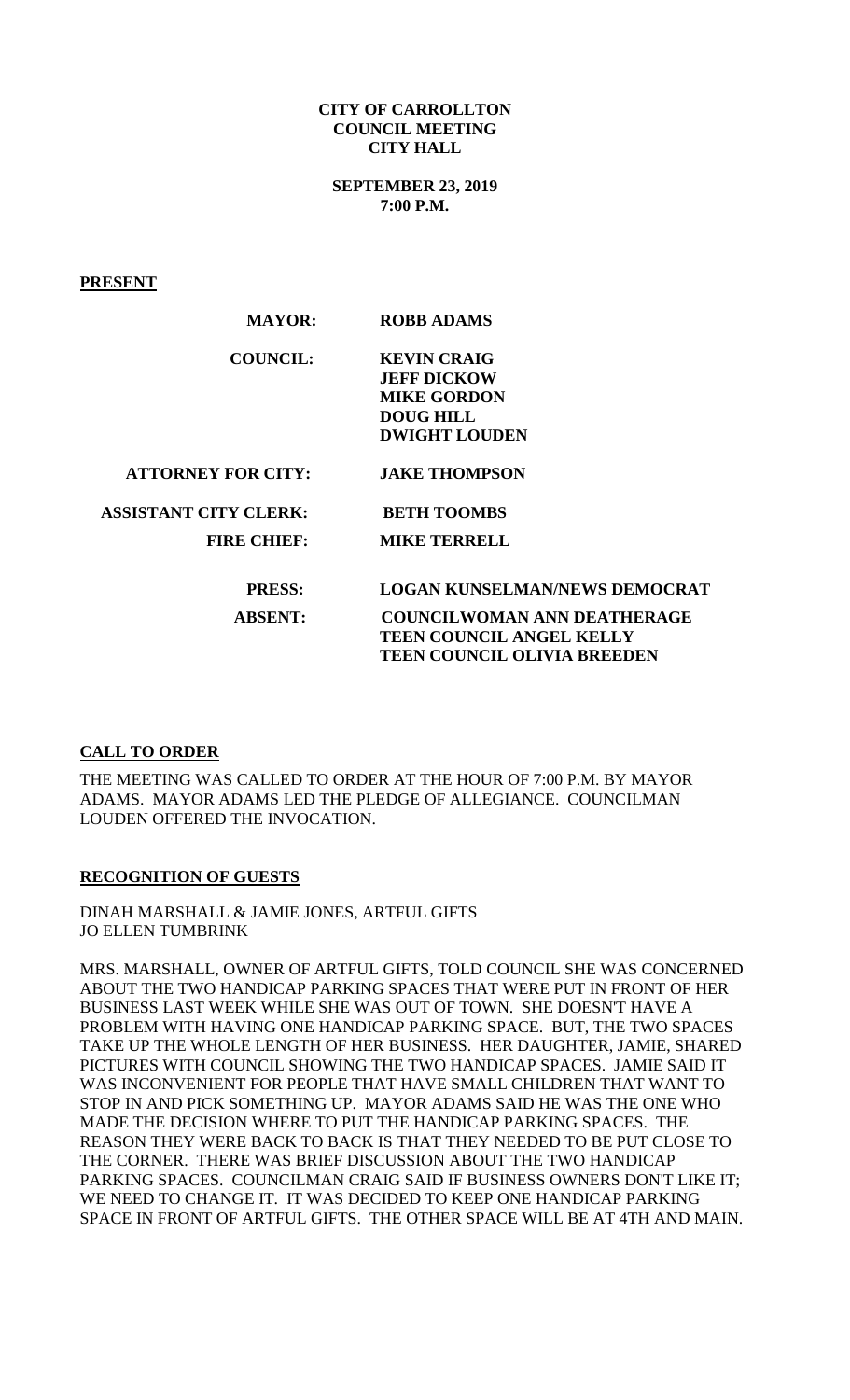## **APPROVAL OF MINUTES: REGULAR MEETING: 9/9/2019**

### **THE MOTION WAS MADE BY COUNCILMAN GORDON AND SECONDED BY COUNCILMAN DICKOW AND DULY CARRIED TO ACCEPT THE MINUTES AS PRESENTED FOR THE REGULAR MEETING OF 9/9/2019.**

**AYES 5 NAYS 0**

### **UNFINISHED BUSINESS**

THERE WAS NO UNFINISHED BUSINESS.

#### **NEW BUSINESS**

MAYOR ADAMS REPORTED THAT THE CODE ENFORCEMENT BOARD HAS THREE RECOMMENDATIONS FROM TODAY'S MEETING TO ABATE PROPERTIES WITHIN THE CITY.

PROPERTY AT 711 4TH STREET WAS CITED FOR OVERGROWN GRASS AND WEEDS; PROPERTY AT 1011 7TH STREET WAS CITED FOR OVERGROWN GRASS AND WEEDS; PROPERTY AT 819 6TH STREET WAS CITED FOR OVERGROWN GRASS AND WEEDS;

**THE MOTION WAS MADE BY COUNCILMAN GORDON AND SECONDED BY COUNCILMAN LOUDEN AND DULY CARRIED TO ACCEPT THE CODE ENFORCEMENT BOARD'S RECOMMENDATIONS FOR ABATEMENT OF 711 4th STREET, 1011 7th STREET, AND 819 6th STREET.**

# **AYES 5 NAYS 0**

#### **MAYOR'S REPORT**

DOW IS WORKING ON FUNDING THE AWNING AT THE SPLASH PARK. THE CITY WILL RECEIVE \$18,500. THE AWNING COST IS A LITTLE OVER \$18,700. MAYOR ADAMS SAID WE HAVE LGEA FUNDS AVAILABLE TO COVER THE REMAINING COST. THIS WILL REQUIRE A BUDGET AMENDMENT. THE PRICING IS GOOD UNTIL THE END OF THE YEAR. THEREFORE, WE WILL ORDER IN DECEMBER. THE AWNING WILL HAVE TO BE STORED THIS WINTER UNTIL IT'S INSTALLED NEXT YEAR. DOW DONATES TO 501C ORGANIZATIONS. THE MONEY WILL BE SENT TO THE ROTARY CLUB AND THEY WILL FORWARD IT TO THE CITY. JEFF MOORE COMPLETED THE APPLICATION. HIS HELP WAS GREATLY APPRECIATED.

THERE IS A BIG PUSH FOR A NEW BOAT DOCK AT POINT PARK. SHELBY MILES IS LOOKING FOR GRANTS THAT ARE AVAILABLE. THE CITY OF VEVAY PUT BOAT DOCKS IN FOUR YEARS AGO. THE INSTALLER MET WITH THE MAYOR, COUNCILMAN CRAIG, RON KNIGHT AND TOURISM DIRECTOR MISTY WHEELER TODAY. HE IS GOING TO GIVE US A QUOTE FOR A 200' BOAT DOCK WITH 90' WALKWAY. BOATS COULD ACCESS THE BOAT DOCK FROM BOTH SIDES.

THE MAYOR WILL BE OUT OF TOWN STARTING TUESDAY AFTERNOON AND RETURNING SUNDAY EVENING.

JUDGE EXECUTIVE TOMLINSON ISSUED AN EXECUTIVE ORDER TODAY FOR AN OPEN BURNING BAN FOR CARROLL COUNTY UNTIL WE HAVE SUFFICIENT RAINFALL TO MITIGATE THE FIRE HAZARD PERIOD.

MAYOR ADAMS WAS HAPPY TO REPORT THAT HE PRESENTED HOLLY DAWSON WITH \$355 FROM THE MAYOR, COUNCIL, AND JAKE THOMPSON TO SPONSOR THE OUT OF THE DARKNESS SUICIDE PREVENTION WALK SCHEDULED FOR OCTOBER 19.

BANDS & BBQ WAS A HUGE SUCCESS. THERE WERE MANY VOLUNTEERS. PUBLIC WORKS AND INMATES FROM THE WORK RELEASE PROGRAM AT THE DETENTION